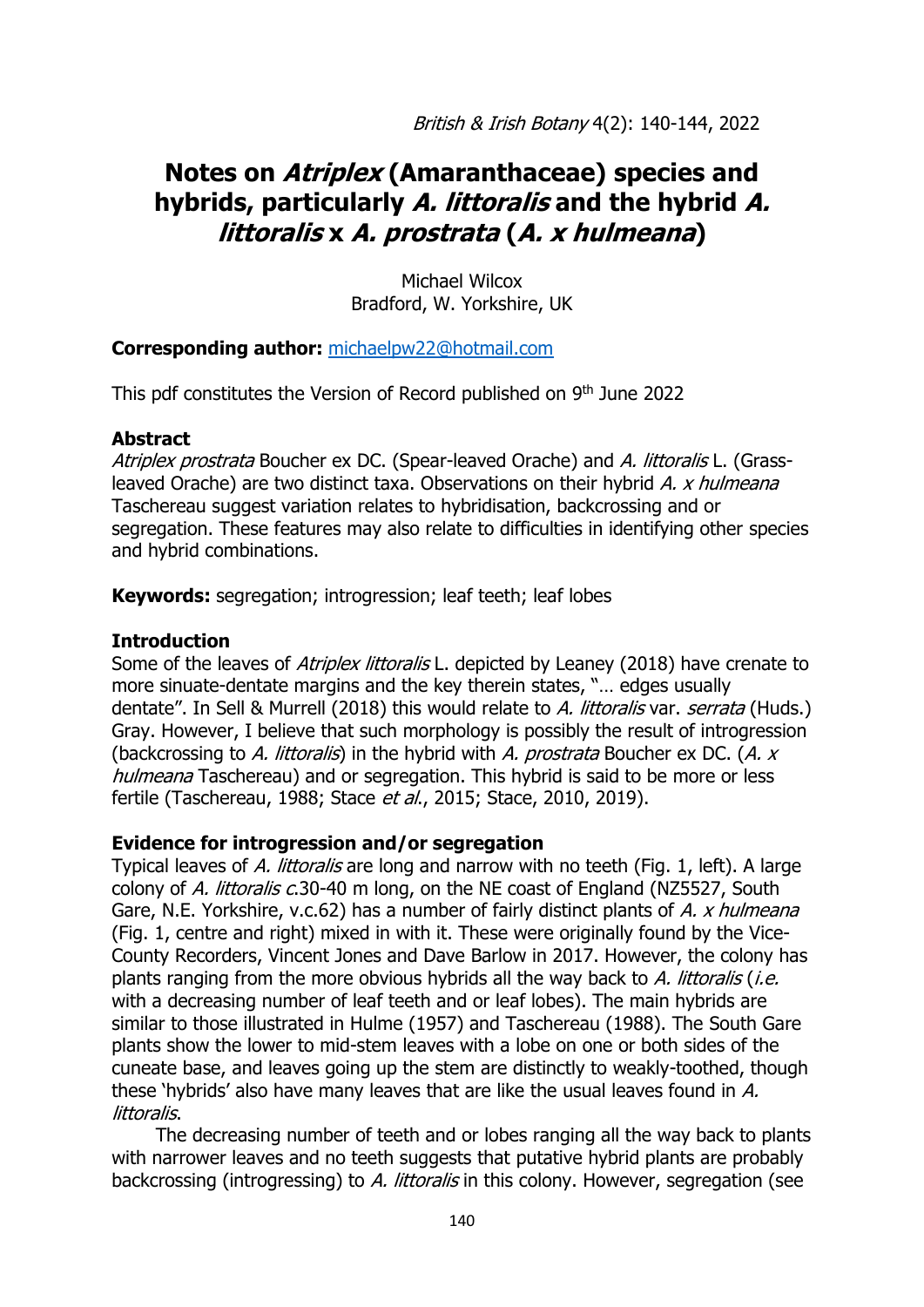Taschereau, 1988) is another option; plants that have grown from a seed of an  $F_1$ hybrid (an  $F_2$  or more) can exhibit varied or reduced characteristics of the  $F_1$ , in this case seemingly approaching A. littoralis.



**Figure 1. Leaves of Atriplex taxa. Left: A. littoralis, the middle leaf 11 x 1.2 cm; centre: A. x hulmeana, the middle leaf from lower part of stem, 11.5 x 2.5 cm; right: A. x hulmeana, the middle leaf from lower part of stem, 10.5 x 2.5 cm.**

Taschereau (1988) stated that, 'Segregants showing a wide range of character combinations sometimes occur amongst  $F_1$  plants...' (In cultivation and the wild). However, in the wild, equally (being fertile) some of these could be backcrosses to A. littoralis. Taschereau (1988) noted three leaf-variants within the hybrid; a 'patulaleaf variant, with falcate leaf lobes at the base', [see Fig. 1 centre image, far left leaf and Fig. 2 middle leaf]; a 'serrata-leaf variant, [see all leaves in Fig. 3] with sinuatedentate leaves like extremes of plants formerly known as A. littoralis var. serrata; and a 'gigas-leaf variant, plants to 1 m high, thick stem and gigantic leaves, with ovate-lanceolate irregularly lobed lamina up to 15 cm long and 4 cm wide'.



**Fig. 2. A. x hulmeana. (Backcross or segregant – possibly F2). Middle leaf with superficial A. patula-like lobes. Middle leaf from lower part of stem, 10 x 2 cm. Some plants may have many or all leaves like those 2nd or 5th from the left (and see Fig. 3) or mixed with more lobed leaves.**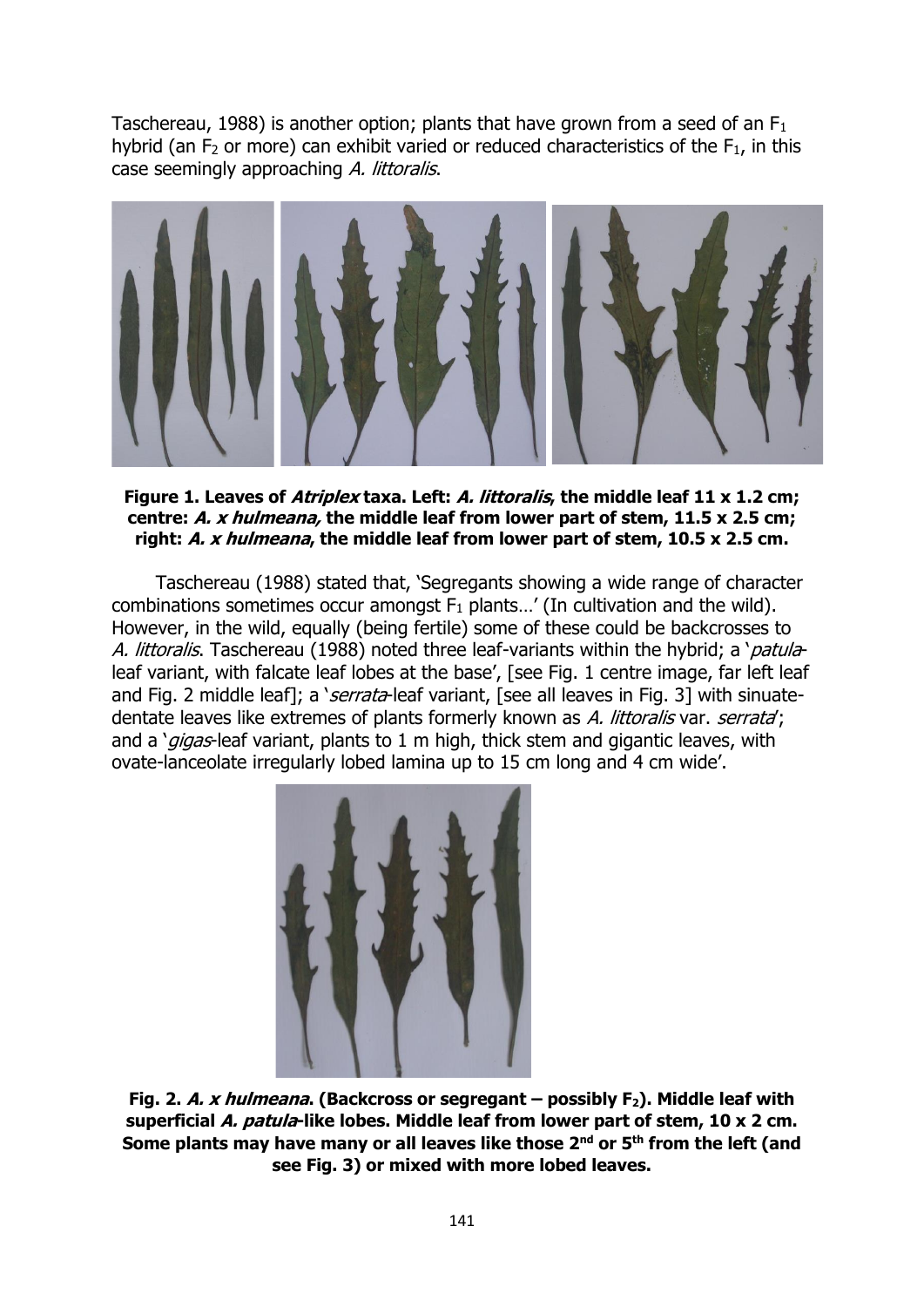Interestingly, Sell & Murrell (2018) retain a 'var. serrata (Syme) P.D. Sell' in A. x hulmeana and 'var. serrata' in A. littoralis. They do not give the same names for the three leaf types of A. x hulmeana provided in Taschereau (1988) but give 'var. hulmeana' (for the patula-leaf variant), 'var. serrata' as mentioned and the 'gigasleaf variant' is given as 'var. *crassa* (Mert. & W.D.J. Koch) P.D. Sell'. In essence, in all three cases, Sell & Murrell (2018) have given variety names to the 'leaf-types' in Taschereau (1988). Essentially, they are probably just segregants or introgressed forms of the hybrid.

Therefore, whilst some of the leaves shown in Leaney (2018) could relate to Sell & Murrell's (2018) 'var. serrata', this is basically describing forms that are likely to have developed from seed-segregants, showing strong to weak characters of one or the other parent; and or it can equally be the case that backcrossing (introgression) is also occurring in the wild (at South Gare, A. prostrata was more frequent in 2017-2018 but difficult to find in 2019). These variants noted by Taschereau (1988) and Sell & Murrell (2018), from one extreme to the other, can easily been seen in the colony at the South Gare. With hybrid plants being known to be more or less fertile, the variation is likely to be a combination of segregation and or introgression relating to the commoner parent there (A. littoralis) rather than distinct varieties.

Another example, seen in v.c.66 (Co. Durham) at Cowpen Marsh (Fig. 3), is most likely a backcross with A. littoralis or a segregant (in each case one or more times,  $F_2$  +), but either way it is less referable to the hybrid A. x hulmeana, and difficult to record as either. It was at least 1.5 m tall with a good number of leaves with larger to smaller teeth.



**Fig. 3. Atriplex x hulmeana – backcross/segregant; ?≥F2. Cowpen Marsh, v.c.66, (NZ5025) 2019. The central leaf is 17 cm long including the petiole and 2 cm wide including the teeth.**

The leaves show varied large and small teeth. Most leaves are much less toothed than the hybrids in Figs. 1 and 2 and many (not shown) were closer to A.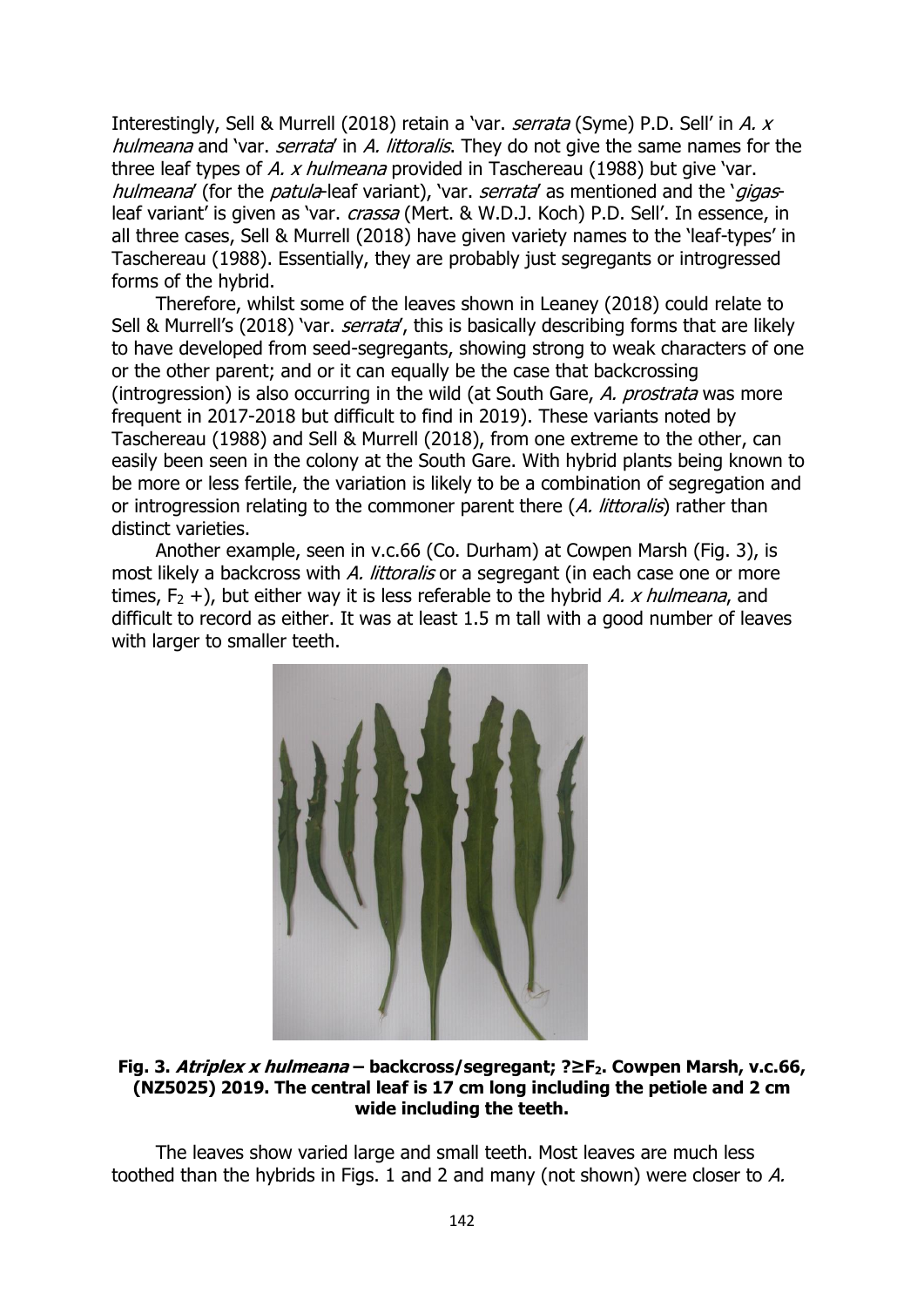littoralis. The marsh was not accessible (being a bird reserve) and so other plants could not be searched for. In a general view of the marsh it seemed that at least A. littoralis was common there, though there could have been many segregants or introgressed plants.

This hybrid has also been noted in Ireland (Co. Cork) by Paul Green (Green, 2017, 2018). There the plants seemed to be originally recorded as A. littoralis. Paul noticed that they were in fact part of the hybrid range (confirmed by the BSBI Atriplex referee, J. Akeroyd). At least at South Gare, it shows that within colonies of A. littoralis some plants may be the hybrid or variants thereof based on backcrossing or segregation, and thus the hybrid forms could be overlooked. While plants with small lobes and or teeth as in Fig. 3 might be recorded as A. littoralis they may be segregants (or backcrosses) of the hybrid.

Other plants, on road verges more inland away from the sea (as a halophyte), are often A. littoralis. However, some show aspects of hybrid plants, though most are closer to A. littoralis or become too close to it to be called hybrids. It may be possible to find plants closer to the hybrid inland but they would need to have leaves similar to those shown in Figs. 1 and 2 (or between those and the ones in Fig. 3). Also, away from the coast, segregation is more likely in successive generations forming from seed in A. littoralis-like plants with teeth/lobes, as they are likely to have come in as 'segregants', though some introgression with A. littoralis cannot be ruled out in such circumstances if plants without 'teeth/lobes' occur.

Studies on *Atriplex* do not seem to mention introgression (backcrossing) in these hybrids despite several being fertile, and this may be occurring in the wild (as is potentially the case at the South Gare), but Taschereau (1988) did note what appeared to be segregation. Therefore, plants of  $F_2$  or more and being relatively fertile, could be segregants and or backcrosses in the wild (both these options are likely to be the case). At least the basic findings here suggest that introgression is another possibility as the colony at the South Gare seems to be so mixed that some appear to be backcrossing with A. littoralis to form weaker versions of the hybrid.

This may also help to explain difficulties in the case of A. longipes Drejer (Long-stalked Orache) and its associated hybrids with A. prostrata (A. x gustafssoniana Taschereau) and A. glabriuscula Edmondston (Babington's Orache) (A, x taschereaui Stace), respectively. Some plants taken to be what we call A. longipes sensu stricto, could be part of the hybrid range. Regardless of putative hybrids in this latter group, there is much confusion between these species. If both A. prostrata and A. glabriuscula usually have sessile bracteoles, it is unclear why one of the hybrids with A. longipes has pedunculate bracteoles to 10 mm and the other up to 5 mm; there may be greater variation than this in these hybrids. It is possible that some are triple hybrids in this complex as the A. prostrata x A. glabriuscula hybrid is said to be fertile (which itself is no doubt an overlooked taxon) and thus this hybrid (or backcrossed/segregant forms of it) may be crossing with A. longipes. Therefore, in species and or hybrid combinations with a wide spectrum of variation, introgression and or segregation, may be in part, some of the mechanisms blurring the taxon definitions in this difficult group. Further morphological and particularly molecular work would be required to establish if this could be the case.